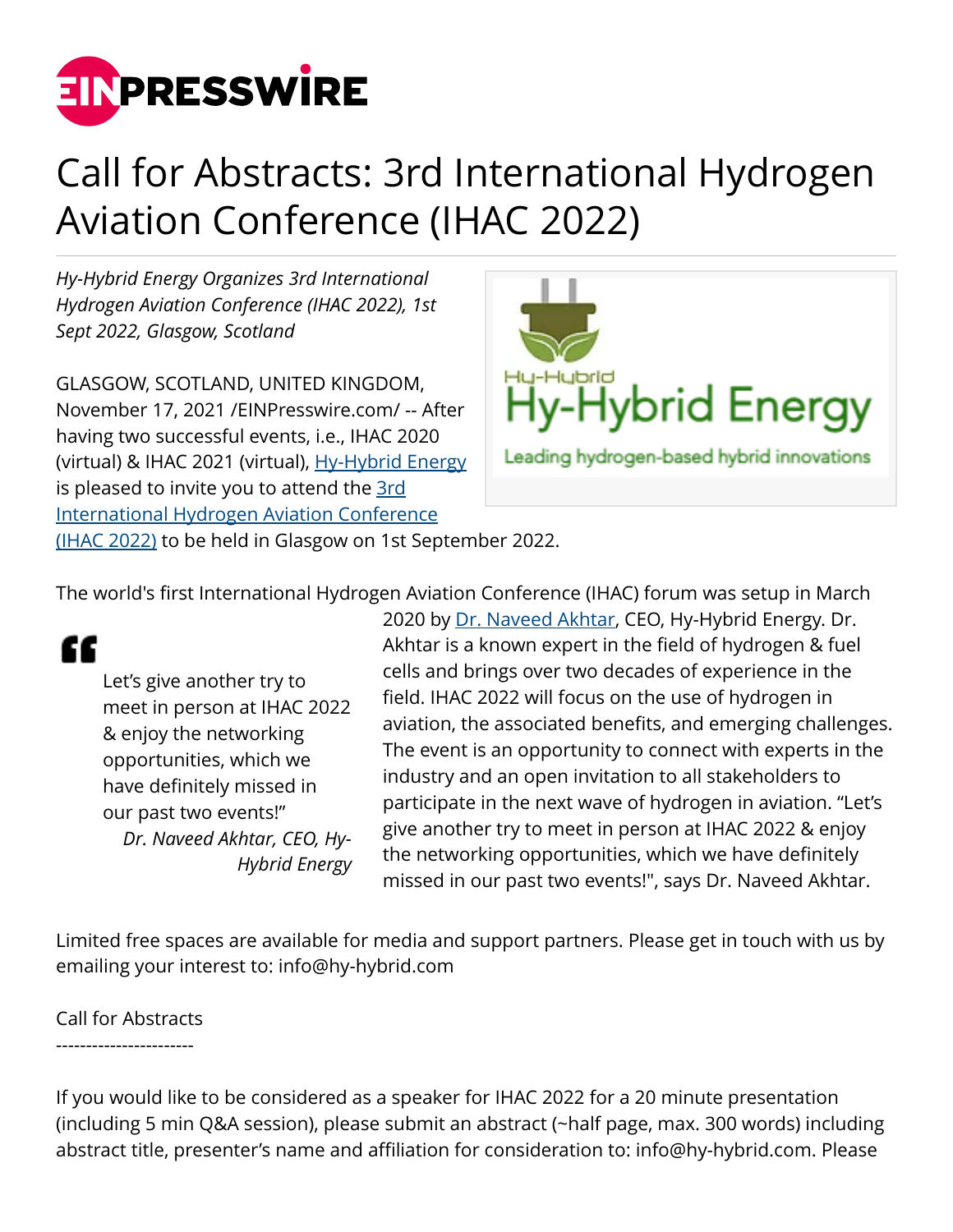use this TEMPLATE when submitting your abstract.

Presentation Requirement

-----------------------------------

Presentation should be submitted in a pdf or PowerPoint format by emailing to info@hy-hybrid.com. The maximum number of slides should be limited to ~10-12 at maximum, which are expected to be delivered in 15 mins time slot. Only one speaker is



permitted per presentation. All Speakers are required to register for the Conference in order to secure their presentation slot.

IHAC 2022 Proceedings

-------------------------------

All presentations will be published in IHAC 2022 Proceedings. Authors are requested to fill-in the COPYRIGHT declaration to give consent to publish their work. Failing to provide the consent, their work will not be considered for publication into conference proceedings. The link to conference proceedings will be sent to all registered attendees shortly after the conference.

## Important Dates

----------------------

Abstract Submission Deadline: 29.04.2022 Notification of Abstract Acceptance: 31.05.2022 Submission of Final Presentations\*: 01.08.2022 IHAC 2022: 01.09.2022 \* Failure to submit presentation on the stated deadline or absence during live event may result in loss of allocated space as a Speaker!

Conference Venue

-------------------------

DoubleTree by Hilton Strathclyde Strathclyde Business Park, Phoenix Crescent, Bellshill,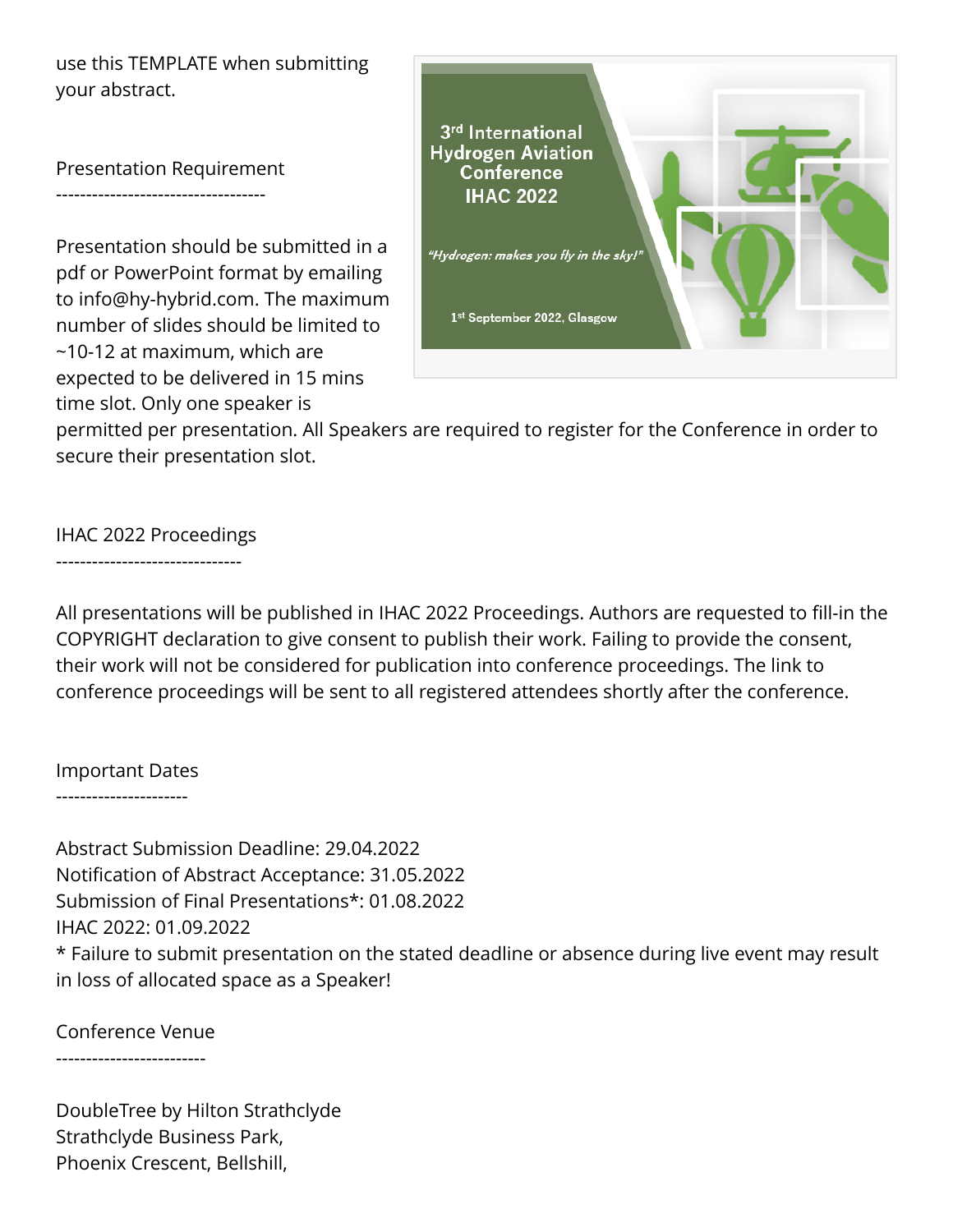Further details about venue, accommodation and directions to the venue can be found at Conference website.

The International Hydrogen Aviation Conference (IHAC) Standards

---------------------------------------------------------------------------------------

IHAC 2020 & IHAC 2021 attracted high-level international speakers as well as a global audience discussing the role of hydrogen in aviation. This world's first platform is expected to become the most recognized international forum, gathering leading experts from the aviation sector with a special focus on hydrogen as one of the key solutions for decarbonisation.

Like aviation (with hydrogen addition onboard making it more challenging), we are continuously striving to set the highest standards for IHAC. We foresee the forum to emerge as one of the most prominent meeting places for the comprehensive exchange of industrial, technical & scientific information and for high-level networking. This requires everyone to follow the guidelines in order to ensure the delivery of a most successful event, discussing emerging technical breakthroughs in the hydrogen aviation industry.

We thank you in advance for your understanding and cooperation!

About Hy-Hybrid Energy Limited:

Working with the leading players in the hydrogen and fuel cell sector, Hy-Hybrid Energy provides services in clean energy technologies. Based in Scotland, UK, the team are specialists in all major fuel cell types, renewable energy systems, hydrogen storage and production. Hy-Hybrid Energy is leading the first of its kind in Hungary, the fuel cell bus development project which also includes battery electric buses development. The company is also proud to be the world's first in settingup a platform (International Hydrogen Aviation Conference, IHAC) which gathers leading experts from the aviation sector, discussing the role of hydrogen in decarbonisation, annually. Other ongoing projects include low and high temperature fuel cell systems development for transport, back-up and off-grid applications.

Visit: [www.hy-hybrid.com](http://www.hy-hybrid.com) or contact Hy-Hybrid Energy, info@hy-hybrid.com

Hy-Hybrid Energy 33 Beechwood Avenue +44 7424 312756 [email us here](http://www.einpresswire.com/contact_author/3175549)